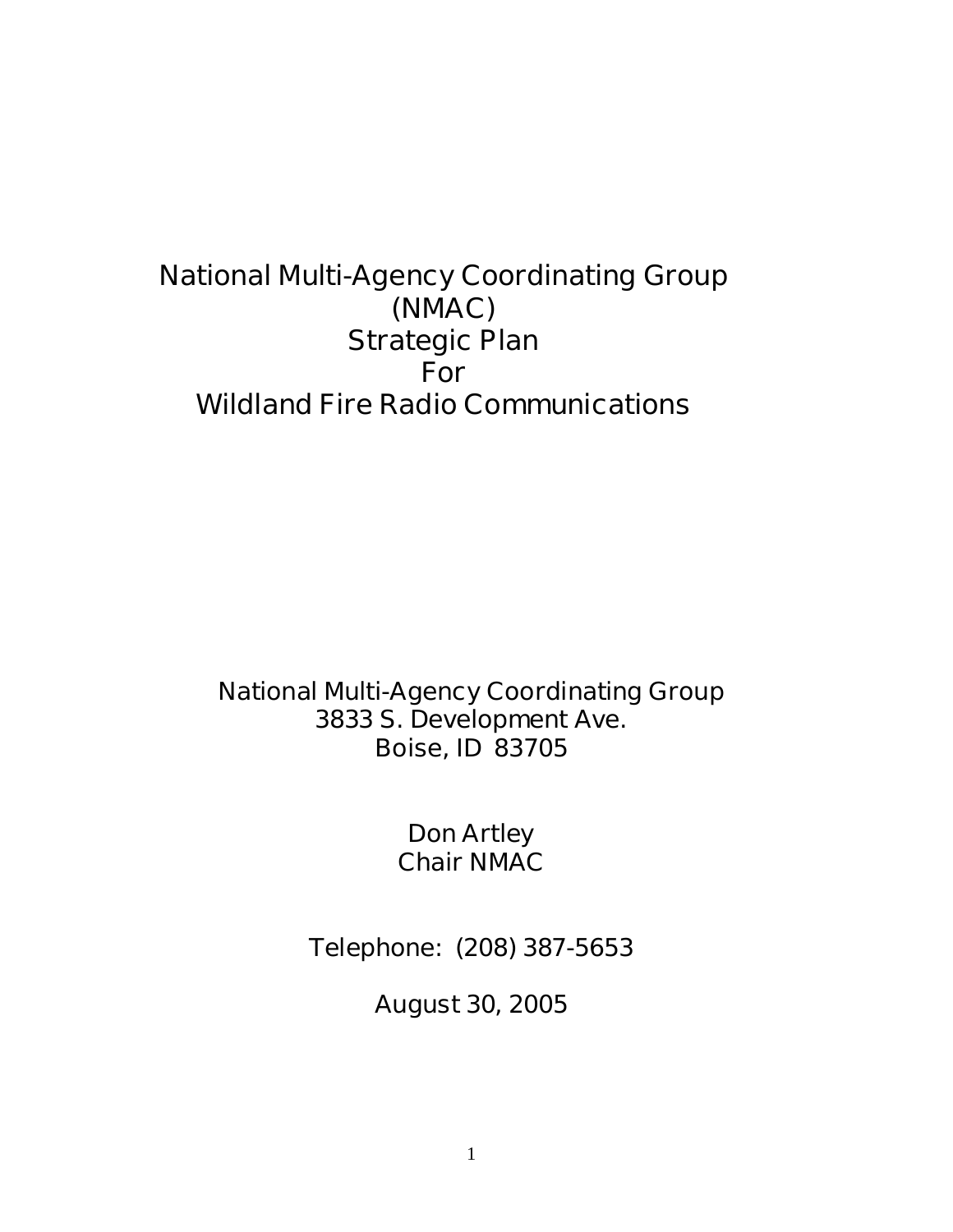# **NMAC Strategic Plan For Wildland Fire Radio Communications**

## **SIGNATURE PAGE**

\_\_\_\_\_\_\_\_\_\_\_\_\_\_\_\_\_\_\_\_\_\_\_\_\_\_\_\_\_\_\_\_\_\_\_\_\_\_\_\_ \_\_\_\_\_\_\_\_\_\_\_\_\_\_\_\_\_\_\_\_\_ Marc Rounsaville, Area Commander **Date** Date

Don Artley, National Multi-Agency Coordinating Group Date

\_\_\_\_\_\_\_\_\_\_\_\_\_\_\_\_\_\_\_\_\_\_\_\_\_\_\_\_\_\_\_\_\_\_\_\_\_\_\_\_ \_\_\_\_\_\_\_\_\_\_\_\_\_\_\_\_\_\_\_\_\_

The National Multi-Agency Coordinating Group (NMAC) activated an Area Command (AC) Team to take the Fire and Aviation Safety Team (FAST) report of August 15, 2005 and create short-term recommendations and a long- term strategic plan for NMAC to address the issues.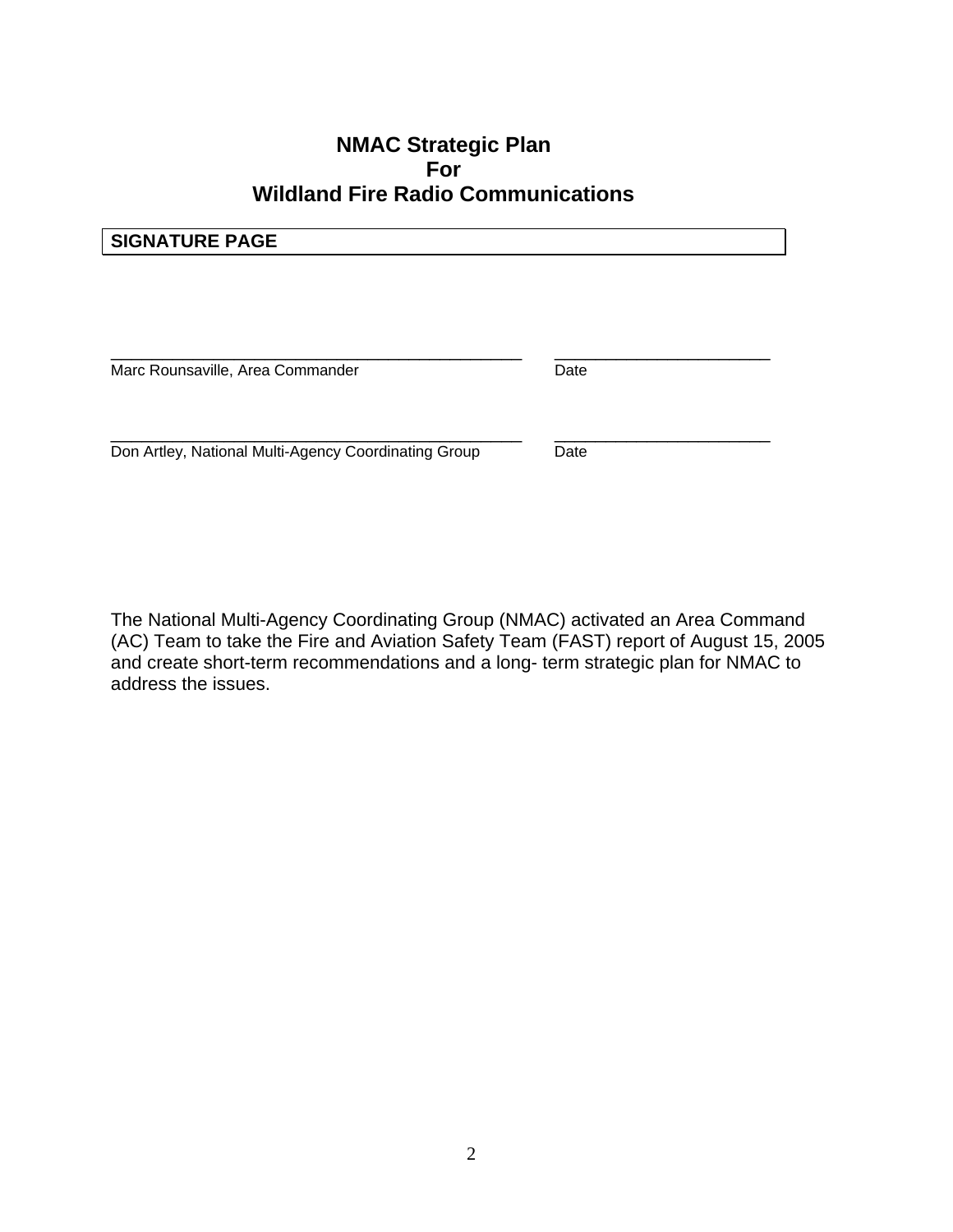## **TABLE OF CONTENTS**

| <b>Goals</b>      |  |
|-------------------|--|
| <b>Objectives</b> |  |
|                   |  |
|                   |  |
|                   |  |
| <b>Actions</b>    |  |
|                   |  |
|                   |  |
|                   |  |
|                   |  |
|                   |  |
|                   |  |

#### **EXECUTIVE SUMMARY**

As a result of increasing reports of communications issues reported through the SAFENET system, the National Multi-Agency Coordinating Group (NMAC) chartered a Fire and Aviation Safety Team (FAST) to more closely examine the emerging issues regarding radio communications on incidents. The FAST was tasked to validate and elaborate on some of the problems being reported and bring their findings to NMAC on August  $15<sup>th</sup>$ , 2005.

The Fast Report highlighted three areas: narrowband versus wideband conflicts; users incorrectly using their radios; and poorly maintained radios. While Federal agencies were mandated to transition to narrowband after the first of the year many radio's were not properly changed to narrowband and were still operating in wideband. This caused problems throughout the nation with radios and repeaters not receiving each other in fire initial attack and other times. It was especially noticeable in air to ground communications with aircraft in wideband mode and ground forces in narrow band. Similar issues arose when firefighters were issued radios without instructions on their use. They simply did not know what mode they were operating in. Another major finding was the lack of maintenance that had been done to radios in the field. Narrowbanding requires frequent tuning and other maintenance check to ensure that they remain with in tight tolerances.

An Area Command Team was asked to develop a Strategic Plan providing short and long term solutions, such as, raising awareness of the issues, indicators and consequences of the conversion, additional training and/or certification for radio technicians and users, and initiating a comprehensive radio communications strategy for all wildland firefighting cooperators including federal, state and local fire departments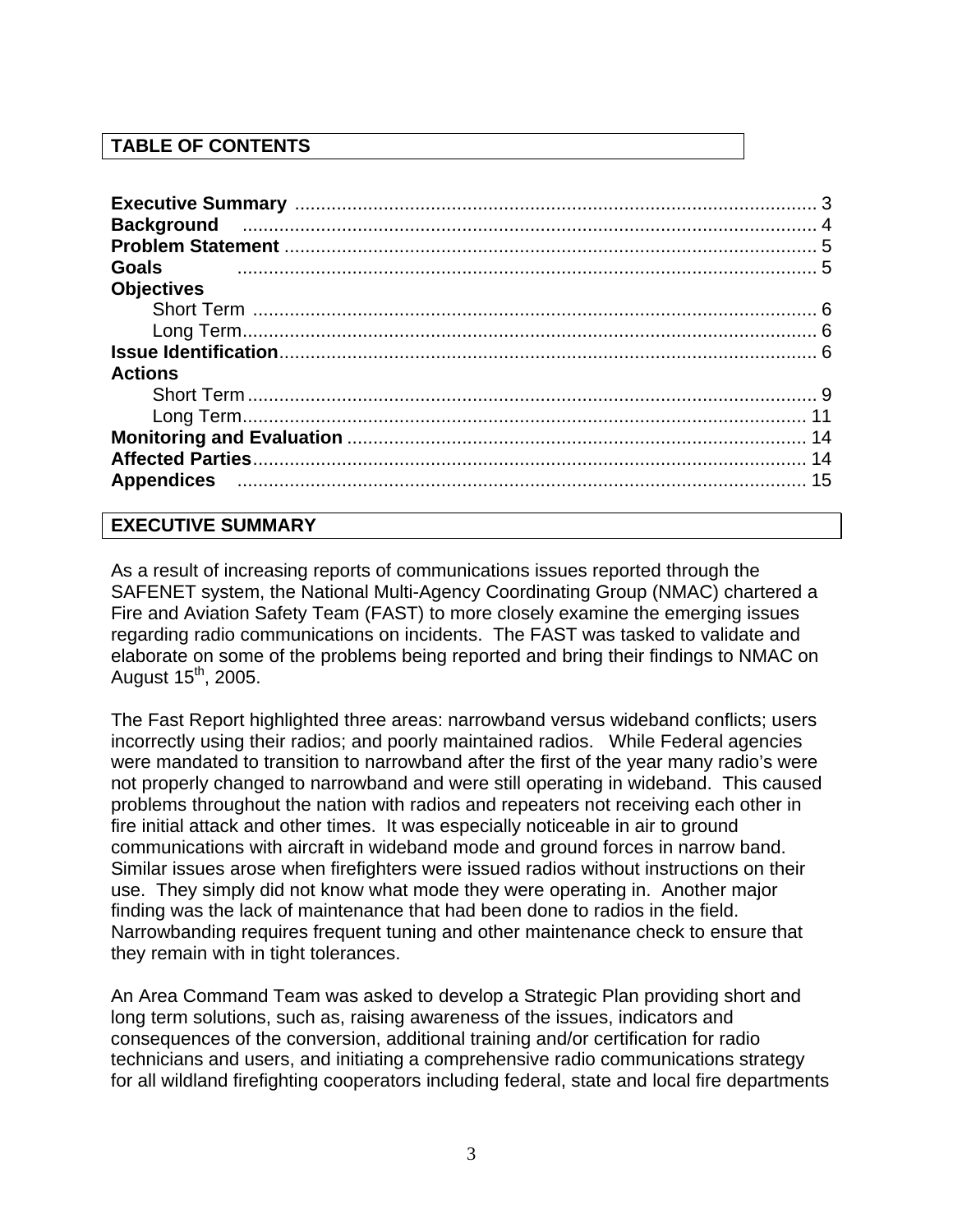and private contractors. The recommendations provided will improve firefighter safety by facilitating enhanced user knowledge and a reliable, functional radio system.

Even though there are challenges in the different radio technologies, firefighters have maintained situational awareness, followed risk management practices and continue to provide for firefighter and public safety. No firefighter injuries have been linked to these issues surrounding radio communications. The issues generally focus on programming, training and maintenance of radios and radio systems.

# **BACKGROUND**

Congress mandated a restructuring of the Federal Radio Frequency Spectrum requiring Federal Agencies to transition to narrowband FM frequencies by January 1, 2005. In some cases this transition to narrowband frequencies requires extensive conversion or replacement of radio equipment. In other cases, firefighters must be thoroughly trained in the operation of new equipment and how the narrowband and wideband radios can work compatibly.

State, local, and cooperating agencies are not required to transition until 2013, though many have implemented or started the transition process. The transition of the cooperators is a critical component of overall wildland fire response. The difference in narrowband standards between federal and non-federal cooperators responding to wildland fire makes communication more difficult.

The FAST gathered information from over 70 sources including personnel on wildfire incidents, dispatch centers and the National Interagency Incident Communications Division (NIICD) at the National Interagency Fire Center. The FAST findings validated radio communication problems on incidents. These problems included inadequate radio training for firefighters, equipment conflicts and maintenance issues. NMAC decided immediate action was necessary given the safety implications of inconsistent radio communications on incidents.

NMAC activated an Area Command Team to review the FAST finding and create shortterm recommendations and a long-term strategic plan for NMAC to address the issues. Area Command Teams are experienced and skilled in working with complex issues, have a working knowledge of the incident management system, are intimate with the various partners and contractors involved in fire management, and can create 'big picture" practical recommendations that could be implemented by all the federal, state, and local agencies and organizations involved.

The transition to narrowband radio systems has impacted the wildland fire community and their ability to work together on an interagency basis to fight wildfires. Each agency is currently planning executing and funding the transition independently. This has created inconsistent radio communications on incidents requiring immediate action due to the safety implications.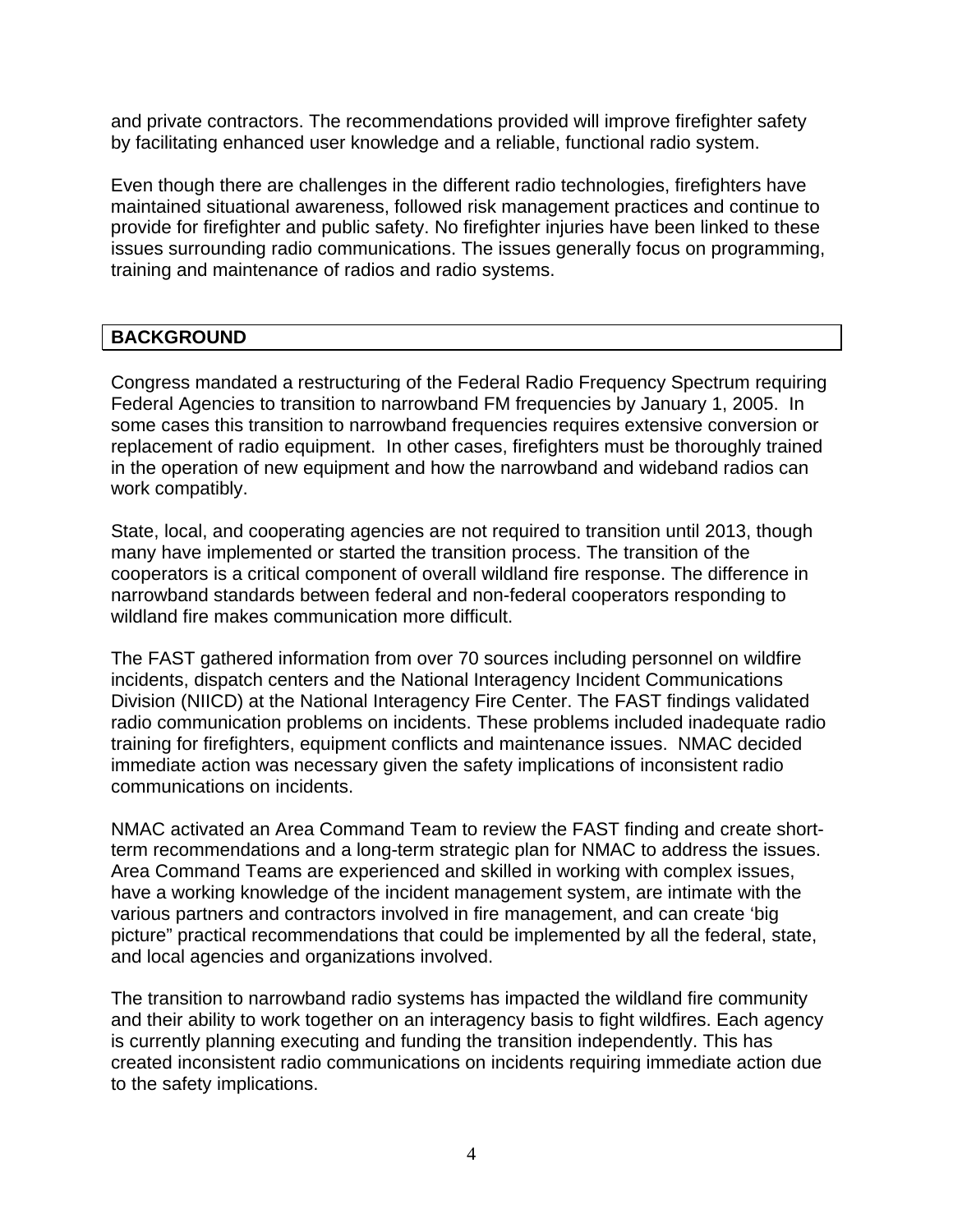The conflicts identified have a direct effect on all Wildland fire agencies including Federal, state, tribal and local governments. Therefore, all research, solutions and guidance will involve all agencies involved in Wildland fire operations.

The narrowband conflicts identified directly effect the wildfire firefighting core commitment to safety within the principals of LCES. The resolution of these issues is critical for firefighter safety so radios used in wildland firefighting operations are compatible.

#### **PROBLEM STATEMENT**

In implementing the federally mandated conversion to a narrowband radio system, conflicts surfaced during fire season because of the technological differences between the narrowband and wideband systems which disrupted radio communications. The root causes of these issues were found to be in training, maintenance and information sharing.

Contributing to the problems were the policy, organization, oversight and management of fire line communications. Direction and oversight for actions such as; protocols for maintenance, purchasing standards, qualifications for radio maintenance personnel and equipment for radio maintenance personnel varied by location and agency.

The absence of National policy and leadership leaves a void in determining the future of wildland fire line communications.

#### **GOALS**

The primary goal for all the actions displayed in this plan is to provide for firefighter and public safety. This overarching goal is broken down into supporting goals below and specific actions within this plan.

To increase firefighter awareness of the narrowband incompatibility, programming, maintenance and mitigation measures which improves firefighter safety by facilitating a reliable, functional radio system.

To increase agency management awareness of communication issues surrounding the federal conversion to narrowband radio.

To develop National Interagency policy, leadership and direction for fire line communications. It is essential all cooperators from are included in the development of national policy.

#### **OBJECTIVES**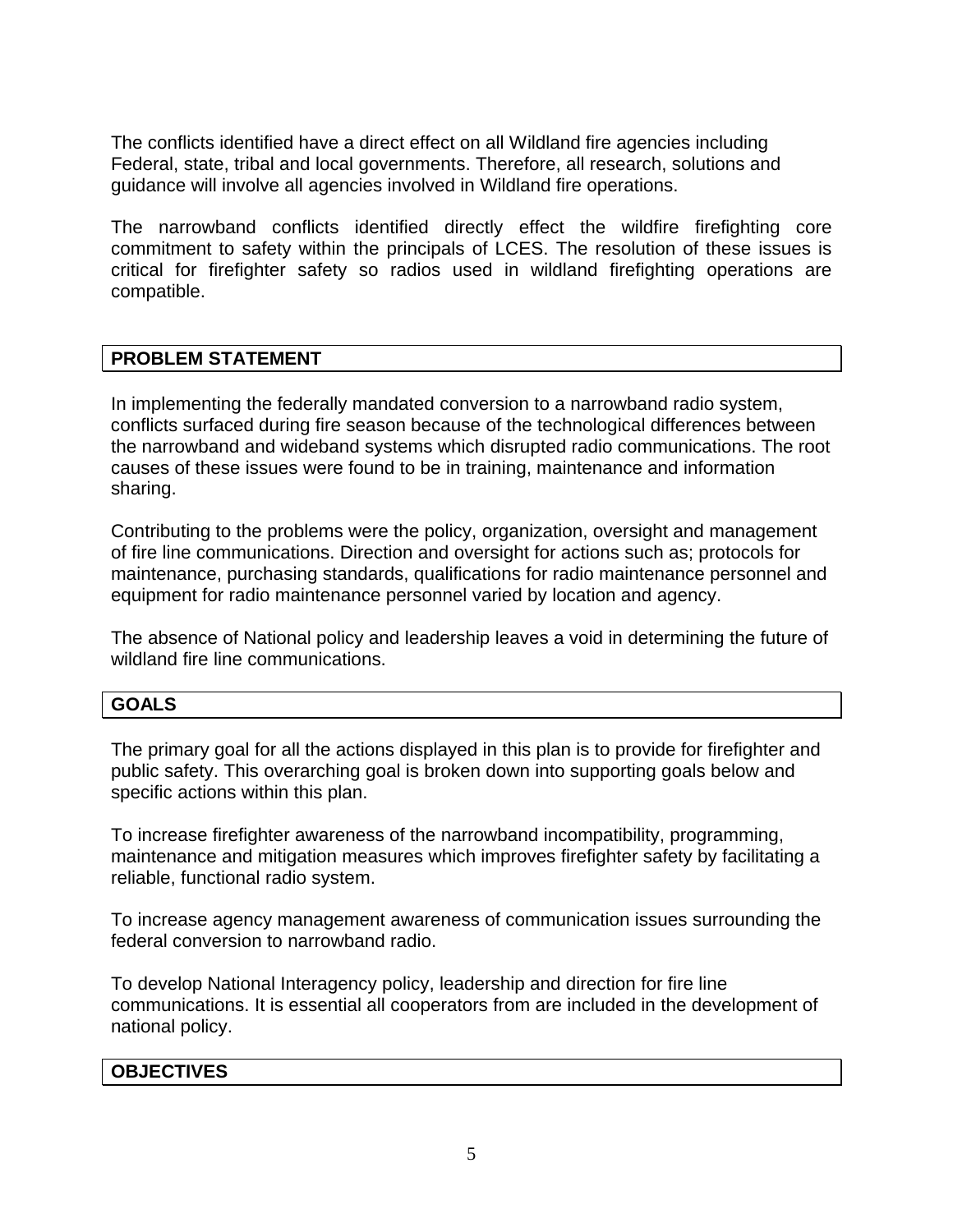#### **Short Term:**

Increase the understanding of affected parties (see listing page 14) regarding narrowband/wideband issues to know capabilities of radios being used, indicators to recognize problems and ways to temporarily mitigate the problems.

Increase understanding and professional development training regarding radio issues to ensure proficiency of radio technicians in all Wildland fire agencies to improve radio communications.

These short term actions are those that will be completed or at least initiated by the Area Command Team prior to their release. These actions may be initiated without meeting all training standards; however these actions are necessary to improve firefighter safety and efficiency.

#### **Long Term:**

These objectives, although similar to the short term objectives are different in detail, scope and application. Long term objectives are designed for much more permanent resolutions and will require oversight and leadership at the national level.

- Increase the understanding of key stakeholders and target audiences regarding issues to ensure proper maintenance and upgrades.
- Increase understanding, and professional development training, regarding radio issues to ensure proficiency of radio technicians in all Wildland fire agencies to improve radio communications.
- Provide key stakeholders involved in Wildland firefighting with a single comprehensive strategy and a process to report and provide oversight for radio communications issues.
- Define the level of radio coverage, from a risk management standpoint, that would be acceptable by all key Wildland fire stakeholders.

#### **ISSUE IDENTIFCATION UPON WHICH ACTIONS WERE BASED**

In order to implement the strategic plan, several short and long-term actions must be employed. These actions are described in brief in the action plan and in detail in the appendix.

Some of these actions are independent, the Area Command Team set preliminary priorities based on the overall goal of improving firefighter safety.

Consistent Issues Identified: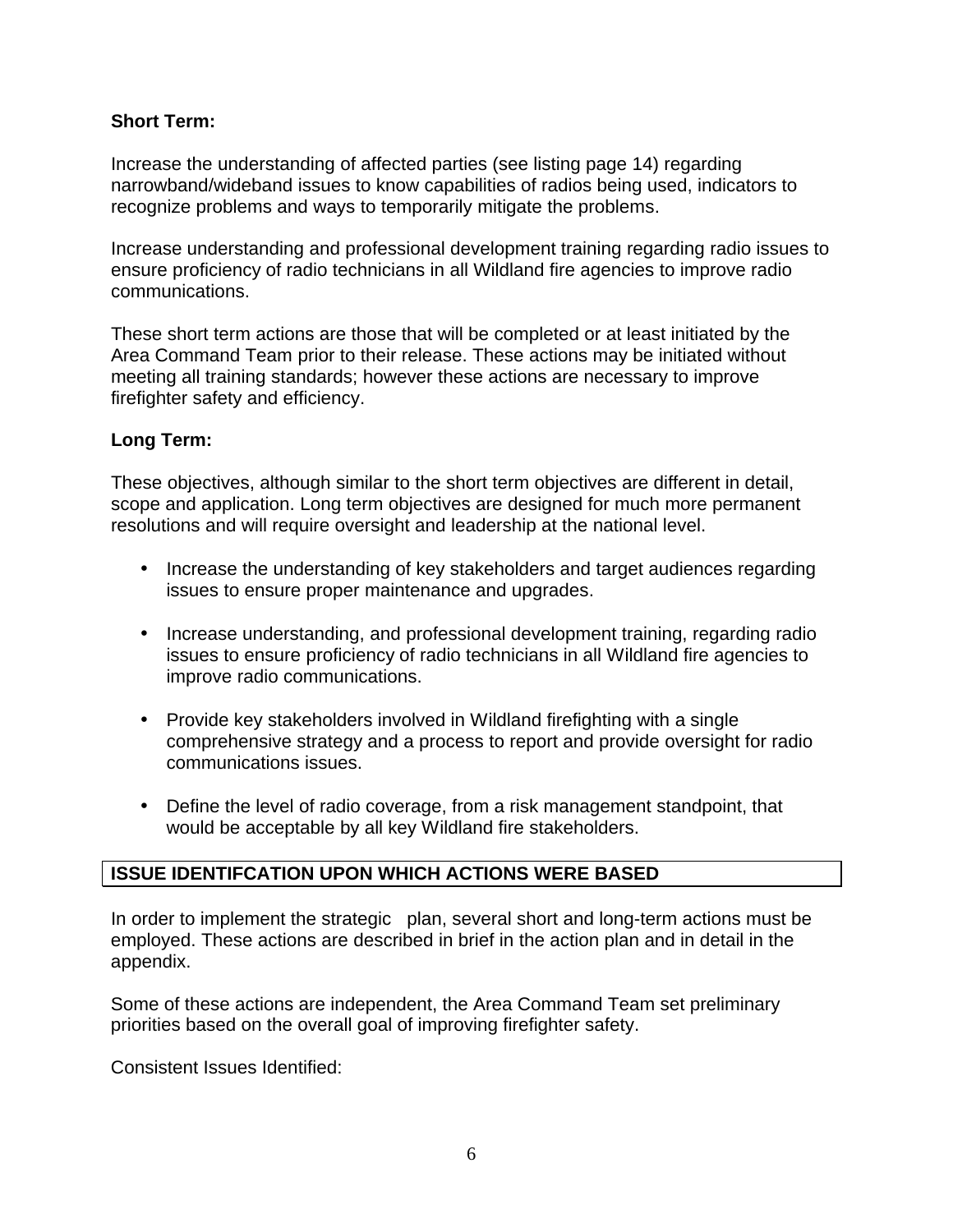- User Centered
	- o At times radios were issued with little or no training for firefighters. This occurred at most levels of most organization
	- o Employees were unaware or uninformed of the national federal mandate to use narrowband radios.
- Technical Centered
	- o At times radios were put in service without operator's manuals or reference materials to enable maintenance or programming
	- o Battery life was often less than expected for some models.
	- o Wideband radios may not be compatible with narrowband equipment. This is dependent upon tuning, maintenance and other factors.
	- o Most radios in service are not maintained by the NIFC radio shop. These radios are maintained by local radio technicians which could be either contract or agency. There is no standard protocol for this maintenance.
	- o Few interagency radio maintenance facilities exist.
	- o Existing narrowband capable equipment being used by wildland fire agencies is not being properly programmed tuned or maintained to meet specifications or tolerances required in the narrowband mode in all cases.
	- o The alternatives for cross-banding, mixed mode operations need to be explored. For instance, a "gateway" device can be used that can allow different radio modes to communicate.
- Management Centered
	- o ISO/CIO may not fully understand radio communication needs of Fire & Aviation Management. Recommendations or solutions will need to have the support of the ISO (Information Services Organization) CIO (Chief Information Officer) in order to be implemented.
	- o There are numerous affected user populations, all of which have different needs, objectives and issues. Highlighted among these are some commonalities such as training and educating users, maintenance and replacement of equipment, addressing narrowband effects, communicating and coordinating with cooperators, and reliability and usability.
	- o Wildland fire radio communications are not always compatible with radio communications established by other Departments and agencies such as the Department of Homeland Security that involves structure fire cooperators being funded to move to the 800 frequencies and trunking..
		- There is no tracking process in place to determine what the current conversion status for other agencies and states that have firefighting or fire management responsibilities such as FEMA, Department of Defense, State agencies and local fire response agencies.
	- o Management oversight of radio training and maintenance is inconsistent.
	- o There is currently no process for recertifying, or updating individuals trained in incident communication positions (i.e. COML, COMT, etc.) on the new narrowband system. As a result, inadequate knowledge or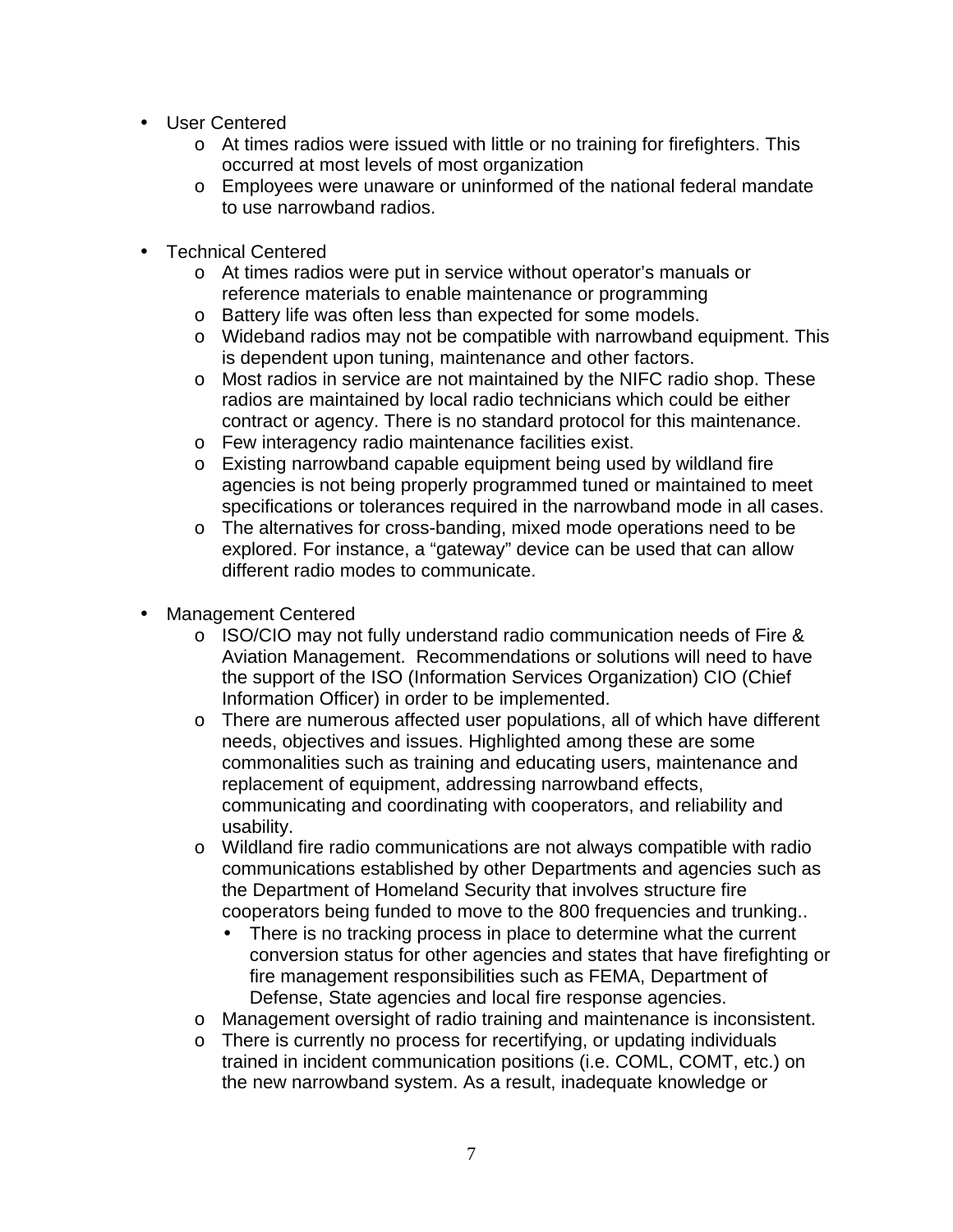unfamiliarity with the new system could cause communication issues on an incident.

**IF Individuals who have been through training in communication** positions prior to the implementation of narrowband are being sent to assignments not being aware of the incompatibility issues surrounding the new system. As a result, they are unable to effectively perform their job duties.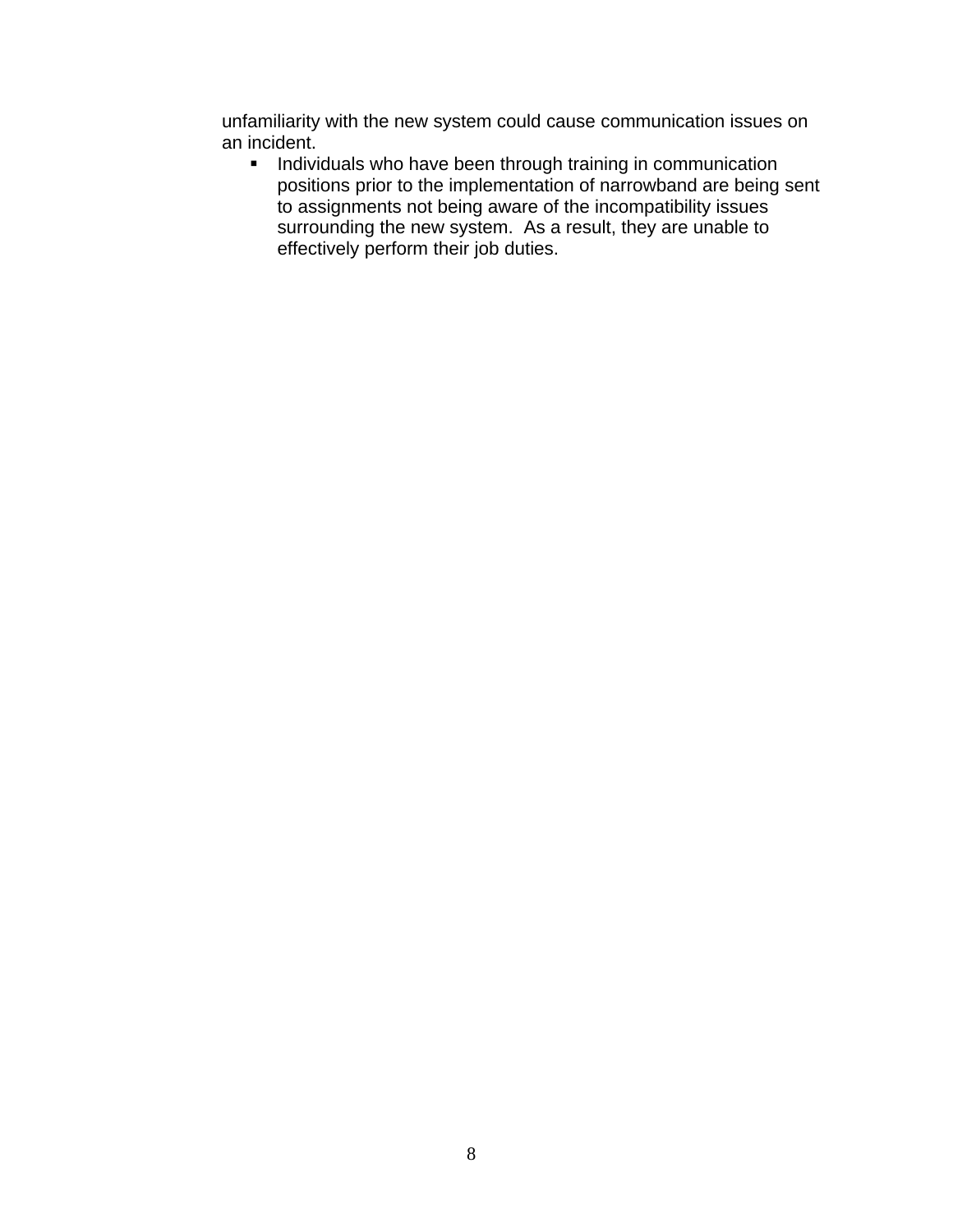# **SHORT TERM ACTION PLAN**

| <b>Due Date</b> | <b>Activity</b>                                                                         | <b>Purpose</b>                                                                               | Who<br><b>Responsible</b>   | <b>Completed</b> |
|-----------------|-----------------------------------------------------------------------------------------|----------------------------------------------------------------------------------------------|-----------------------------|------------------|
| August 22       | Validate FAST issues by conducting<br>spot surveys                                      | To expand survey relevancy<br>nationally.                                                    | AC Team 4                   | August 22        |
| August 22       | Review communication issues<br>discovered through the SAFENET<br>and SAFECOM's system's | To validate and categorize issues<br>presented by FAST                                       | AC Team 4                   | August 22        |
| August 23       | Develop a Safety Advisory                                                               | To educate wildland fire<br>community of potential issues                                    | AC Team 4                   | August 24        |
| August 24       | Narrowband Talking Points                                                               | For public affairs to use to<br>simplify explaining comm. issues                             | AC Team 4                   | August 24        |
| August 25       | <b>Aviation Technical Alert regarding</b><br>narrowbanding                              | Educate aviators about the<br>narrowband issues                                              | AC Team 4                   | August 25        |
| August 28       | <b>Develop Strategic Communications</b><br>Plan                                         | Provide guidance for<br>implementing recommendations                                         | AC Team 4                   | August 30        |
| August 28       | Develop narrowband<br>incompatibility/alternate<br>communications pocket card           | To raise firefighter awareness of<br>indicators of comm. problems &<br>other methods of comm | AC Team 4 &<br>NIFC support | August 28        |
| August 28       | Examine & document agency<br>policies concerning communication<br>requirements          | Determine level of radio coverage<br>needed                                                  | AC Team 4                   | August 28        |
| August 28       | <b>Revisions of ICS Forms</b>                                                           | Update forms to reflect comm.<br>changes                                                     | AC Team 4                   | August 28        |
| August 30       | Review existing NASF & NFPA<br>surveys.                                                 | Evaluate radio compliance of<br>local and rural fire departments                             | AC Team 4                   | August 28        |
| August 29       | Develop a state forestry agency<br>radio communication survey                           | Evaluate status of narrowband<br>transition in state forestry<br>agencies                    | AC Team 4                   | August 28        |
| Sept. 1         | Develop protocols to evaluate<br>compatibility & programming<br>capability              | To provide consistency with all<br>end users                                                 | AC Team 4                   | August 28        |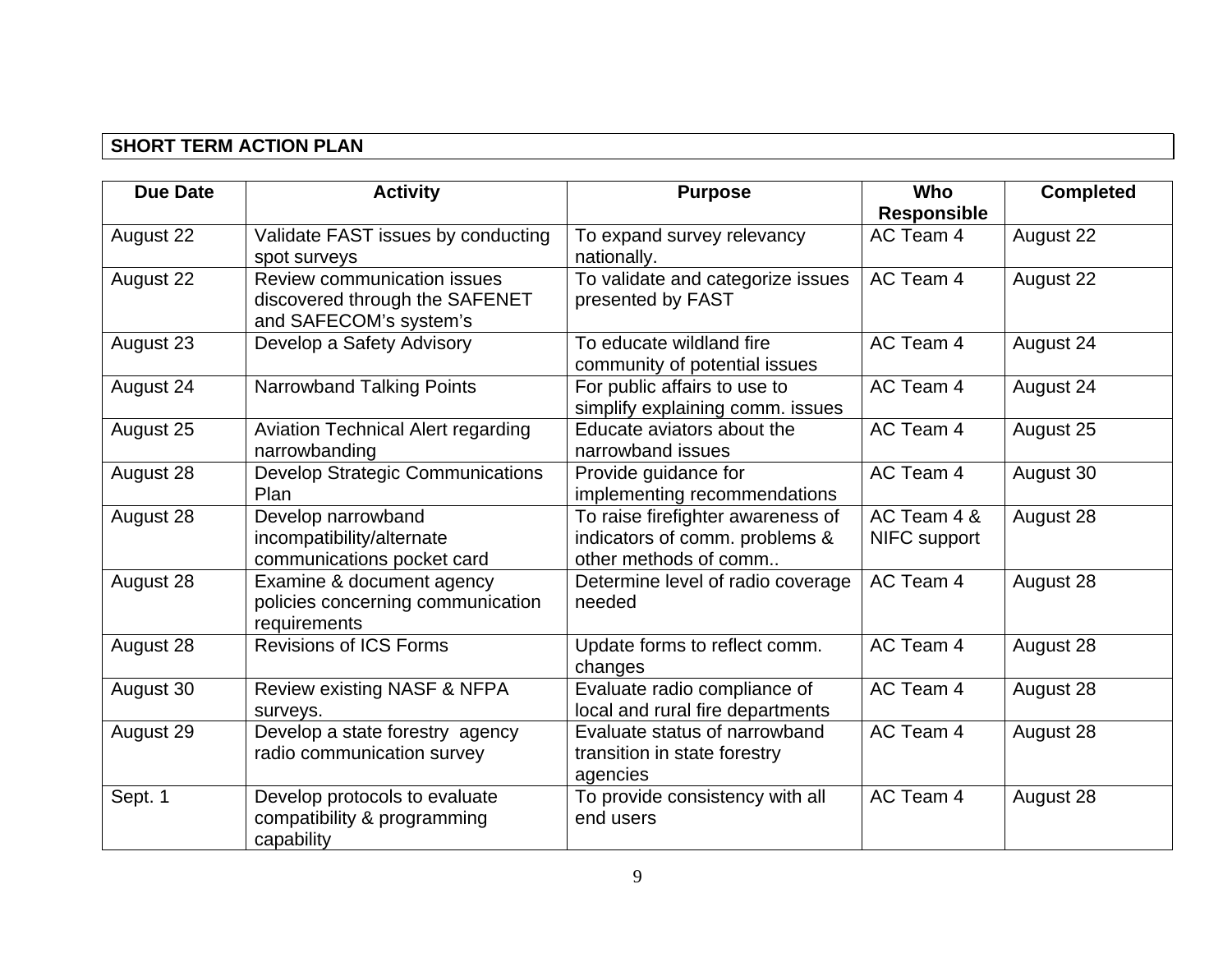| Sept. 1 | Develop protocols to determine band<br>conflicts                                                                            | To help end users assess issues<br>and trouble shoot                                | AC Team 4 | August 29 |
|---------|-----------------------------------------------------------------------------------------------------------------------------|-------------------------------------------------------------------------------------|-----------|-----------|
| Sept. 1 | Develop process for disseminating<br>information to all end users about<br>radio issues & providing a feedback<br>mechanism | To help improve continuity and<br>information flow between all<br>wildland partners | AC Team 4 | August 28 |
| Sept. 1 | Develop a training outline                                                                                                  | To improve end user<br>understanding & knowledge of<br>narrowbanding                | AC Team 4 | August 30 |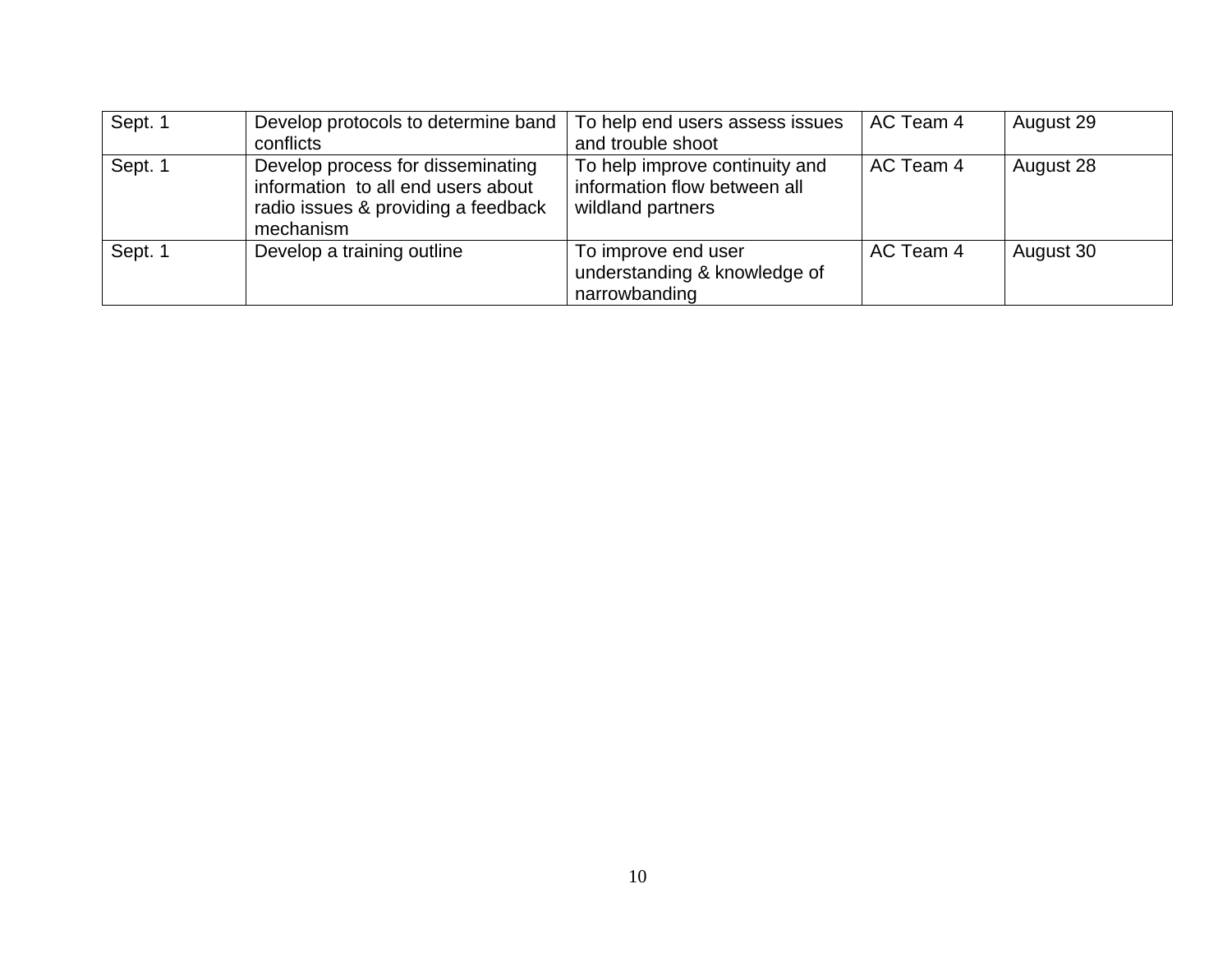# **LONG TERM ACTION PLAN**

| <b>Recommended</b> | <b>Name</b>                                                                         | <b>Activity</b>                                                                                                                                                                                                                                                                                      | <b>Purpose</b>                                                                                                                                                          | Lead                     |
|--------------------|-------------------------------------------------------------------------------------|------------------------------------------------------------------------------------------------------------------------------------------------------------------------------------------------------------------------------------------------------------------------------------------------------|-------------------------------------------------------------------------------------------------------------------------------------------------------------------------|--------------------------|
| <b>Priorities</b>  | Fire Season 2005<br><b>Field Training</b>                                           | Fire season 2005 field training                                                                                                                                                                                                                                                                      | Provide training to fire<br>line personnel prior to<br>the end of the 2005 fire<br>season                                                                               | Agencies<br><b>NIICD</b> |
| $\overline{2}$     | Interagency<br>Communications<br><b>Working Group</b>                               | Establish or reenergize an interagency working<br>group to oversee communications issues and<br>take place of NWCG Working Group for<br>Communications                                                                                                                                               | Provide more knowledge<br>of end user abilities,<br>needs, etc.                                                                                                         | <b>NWCG</b>              |
| 3                  | <b>Annual Electronic</b><br>Equipment<br>Inspections and<br><b>Testing Protocol</b> | Develop protocols for annual<br>inspection/software upgrade by radio<br>technician and protocol to set standards for<br>radio technical support. Additionally develop<br>protocols for periodic end user radio<br>inspections to determine the need for<br>maintenance (tuning, band conflict, etc.) | To provide guidance to<br>the radio technical and<br>user community to<br>ensure radios are<br>properly maintained and<br>compliant with most<br>recent changes update. | Agencies                 |
| 4                  | <b>List of Narrowband</b><br><b>Compatible Radios</b>                               | Develop an equipment list of radios that are<br>narrow band capable                                                                                                                                                                                                                                  | A guide to help radio<br>techs on narrowband<br>radios                                                                                                                  | <b>NIICD</b>             |
| 5                  | Radio Problem<br><b>Reporting System</b>                                            | Develop protocols & Implement a system for<br>end user support, reporting problems &<br>technical assistance                                                                                                                                                                                         | Improve<br>communications<br>between cooperators                                                                                                                        | <b>NWCG WT</b>           |
| 6                  | Annual<br>Communications<br>Refresher                                               | Develop an e-learn/web based program to<br>allow users and annual refresher/cert for radio<br>operators                                                                                                                                                                                              | To educate radio<br>operators on latest<br>technology changes                                                                                                           | <b>NWCG</b>              |
| 7                  | Radio Technical<br>Support                                                          | Develop protocol to set standards for radio<br>technical support (training, kits, etc.) Review &<br>clarify ICS positions related to communications<br>for relevancy                                                                                                                                 | Ensure radio techs have<br>proper equipment, tools<br>and knowledge needed<br>for all radio tech support.<br><b>Review qualifications</b>                               | <b>NWCG WT</b>           |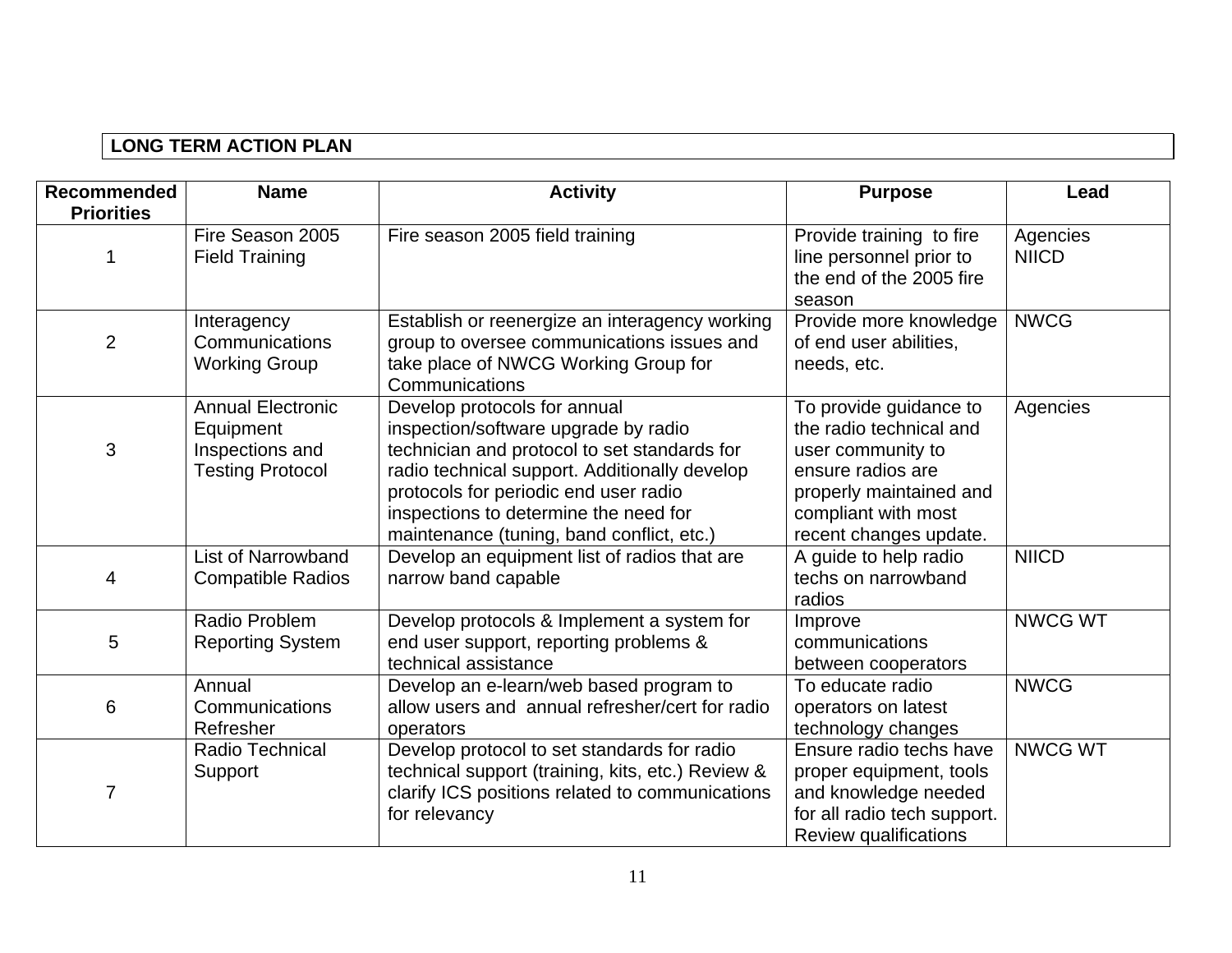|    |                                                |                                                                                                                                                    | system to determine if<br>changes are needed                                                                      |                                                                                                    |
|----|------------------------------------------------|----------------------------------------------------------------------------------------------------------------------------------------------------|-------------------------------------------------------------------------------------------------------------------|----------------------------------------------------------------------------------------------------|
| 8  | <b>Distribution of Safety</b><br><b>Alerts</b> | Develop protocols to distribute technical, user<br>alerts & safety information                                                                     | Help get the word out<br>about issues regarding<br>radio                                                          | <b>NMAC</b>                                                                                        |
| 9  | <b>Workload Analysis</b>                       | Review current workload capacity of<br>maintenance, training & mgmt. (purchase &<br>replacement) of radio system to determine level<br>of support. | Determine future radio<br>support needs for all end<br>users                                                      | Agencies                                                                                           |
| 10 | Radio Management<br>Hierarchy                  | Identify & display radio management hierarchy<br>for planning, purchase, mgmt, training and<br>inter/intra agency coordination.                    | Identify appropriate<br>managers and<br>individuals to contact for<br>radio information                           | Agencies                                                                                           |
| 11 | Coordination with<br><b>Fire Departments</b>   | Continue and improve coordination with fire<br>departments                                                                                         | Ensure adequate<br>communications                                                                                 | NMAC/NFAEB/W<br>FLC/Agencies                                                                       |
| 12 | <b>State Forestry</b><br>Survey                | <b>Conduct survey of State forestry Agencies</b><br>produced by the Area Command Team                                                              | Evaluate status of<br>narrowband transition<br>and interoperability<br>issues in state forestry<br>agencies       | <b>NWCG</b>                                                                                        |
| 13 | Fireline<br>Communications of<br>the<br>Future | Develop and research the full range of fireline<br>communications with the goal of identifying<br>challenges and providing solutions               | Set direction for the<br>future of fireline<br>communications<br>considering all users,<br>Federal, State & Local | NMAC/NFAEB/W<br>FLC or other<br>national oversight<br>group to assign to<br>an ad hoc<br>committee |
| 14 | <b>Standard Contract</b><br>Language           | Develop standard contract language for all<br>engine and crew contracts                                                                            | Ensure contract<br>resources have proper<br>radio communications<br>equipment                                     | Agencies/NMAC                                                                                      |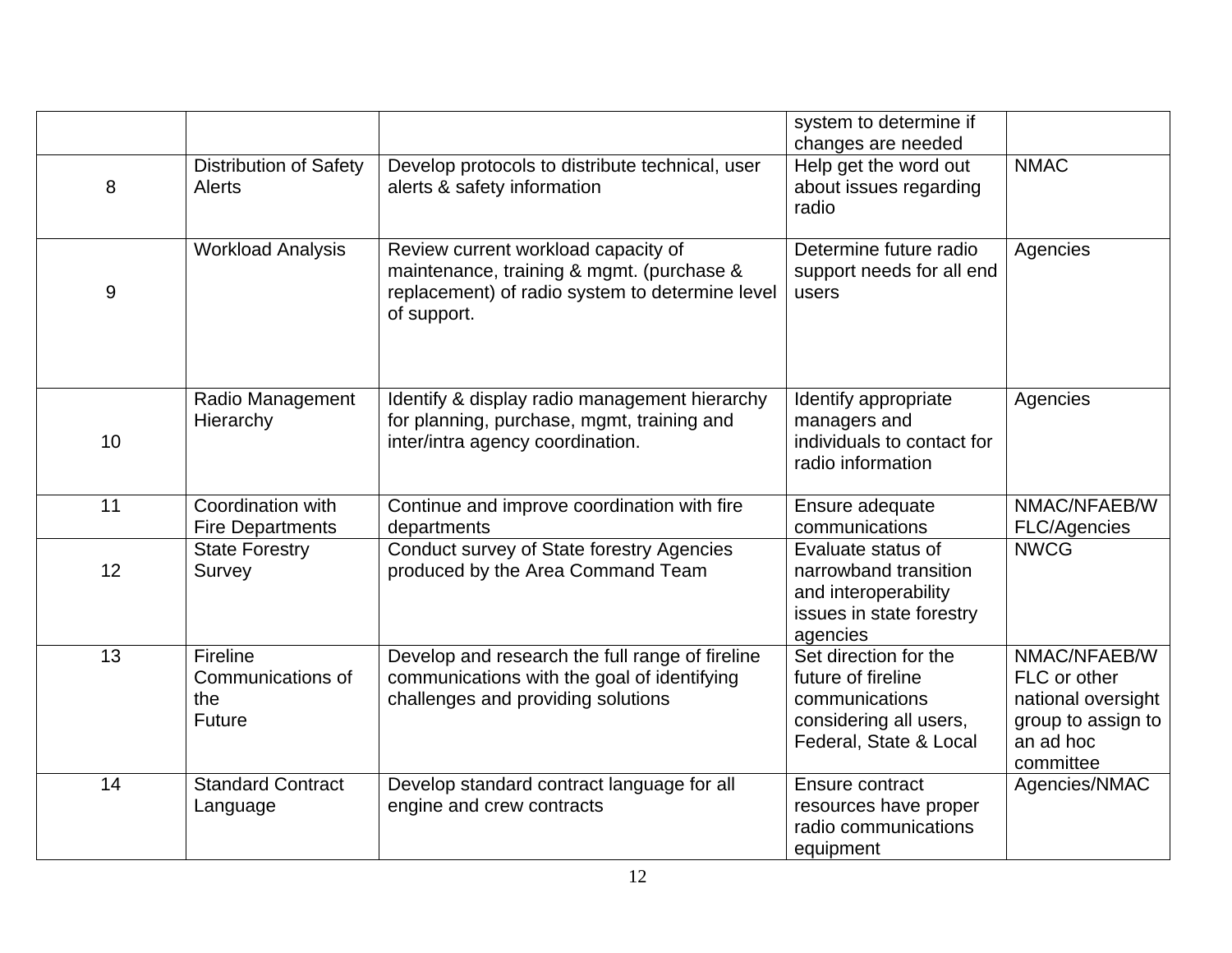| <b>Incident Radio</b> | . Develop standards for adequate radio | Ensure adequate and   | NWCG WT |
|-----------------------|----------------------------------------|-----------------------|---------|
| Coverage              | coverage on incidents                  | reasonable radio      |         |
|                       |                                        | coverage on incidents |         |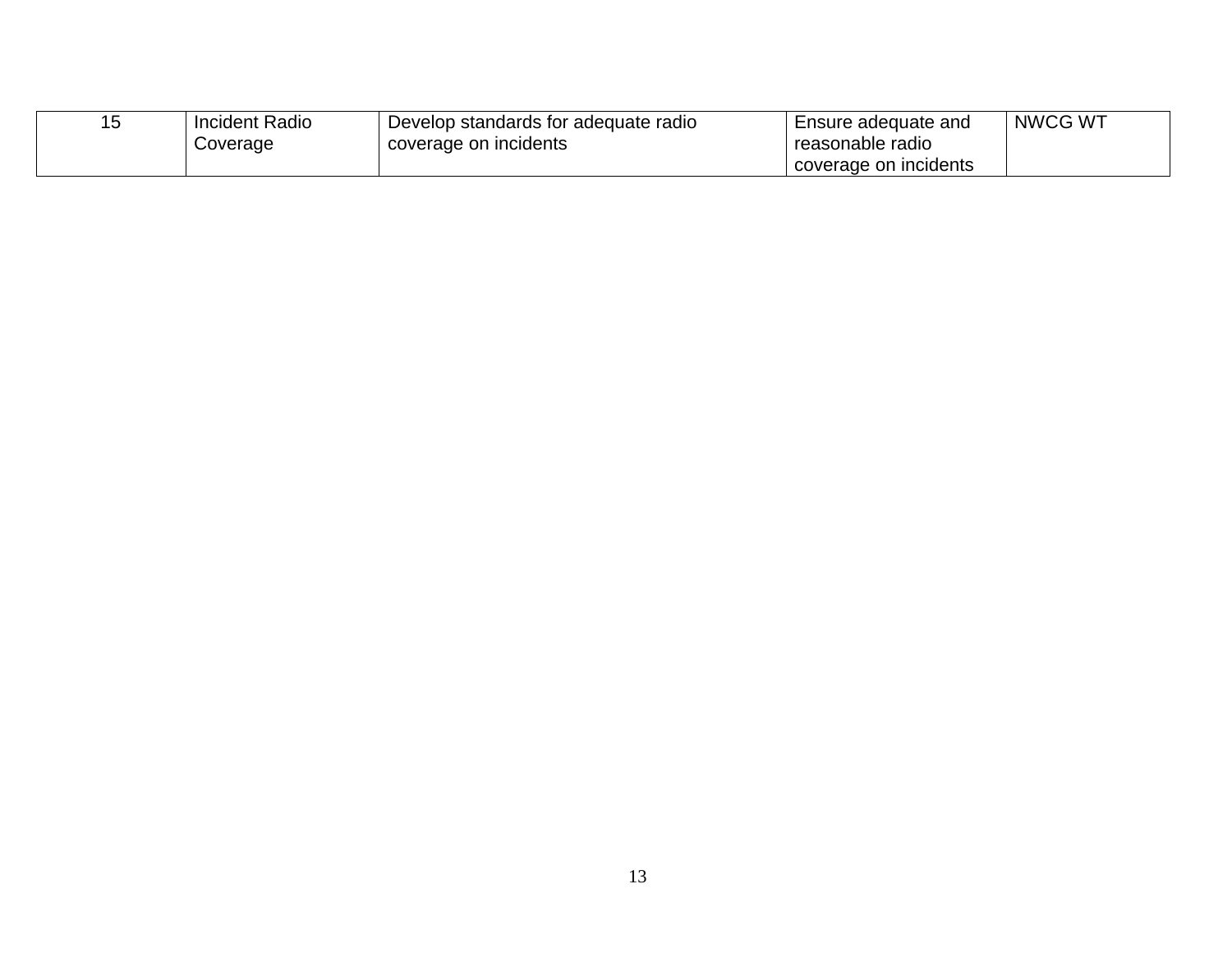# **EVALUATION and MONITORING**

Existing sytems are adequtate to provide monitoring and evaluation. These systems include the SAFENET and SAFECOM systems, FAST deployment and reports, ASTAT deployment and reports and field visists by fire management leadership at all levels of all agencies.

Additional evaluation may be required by the communications plan in appendix A. NMAC should consider activating teams to review implementation and determine effectivemenss of the actions set forth in this document. On site visits, review of web sites and personal observations should be employed,

## **AFFECTED PARTIES**

Primary Wildland Fire Agencies:

- U.S. Forest Service
- Bureau of Land management
- National Park Service
- Bureau of Indian Affairs
- U.S. Fish and Wildlife Service
- State Forestry Agencies
- Local Fire Response Entities

Secondary Federal Wildland Fire Agencies:

- Federal Emergency Management Agency
- Department of Homeland Security
- Department of Defense
- U.S. Coast Guard
- U.S. Fire Administration

Secondary Wildland Fire Agencies:

- National Fire Protection Association
- National Guard
- Other State Agencies

Private Contractors